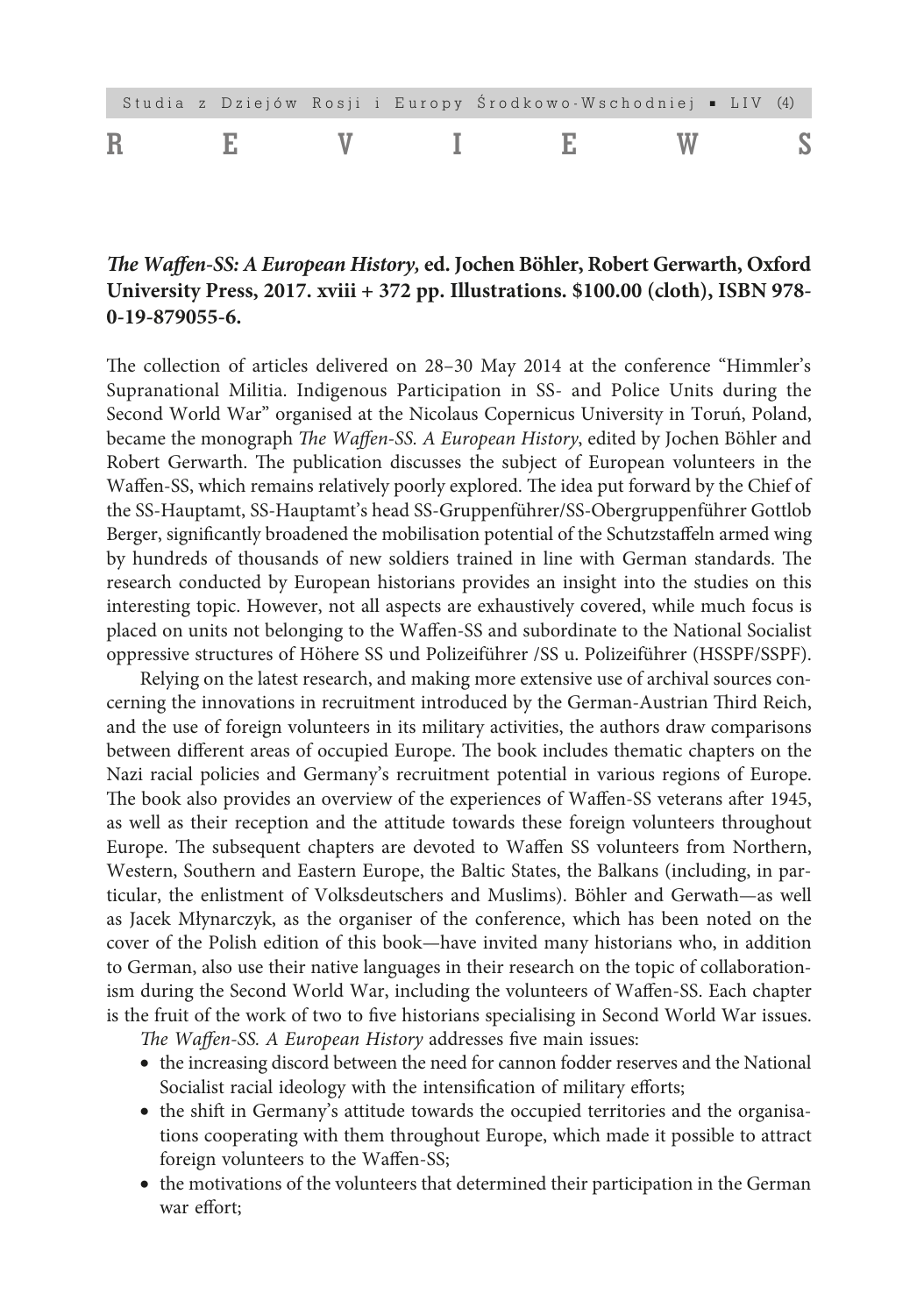- the involvement of foreign nationals in war crimes on the front lines and as part of the Bandenbekämpfung doctrine;
- contemporary reception and interpretation of the memories of the last surviving veteran volunteers concerning their struggles as part of the criminal German-Austrian regime.

The relocation of the war theatre to Eastern Europe with no immediate successes in Soviet territory forced Himmler to rethink the ideology of racial prejudice towards the Baltic nations and the Slavs. Peter Black and Martin Gutmann describe the clash between National Socialist racial theory and the realities of the war of attrition with the USSR. The authors point out that the German Ostpolitik can serve as an excellent conclusion of the changes in relation to the conquered nations. The failure of Operations "Barbarossa" and "Typhoon" forced a radical transformation of the attitude of the Reichsführer-SS towards the composition of the new Waffen-SS units. Scandinavian volunteers, who met the high criteria of racial purity, were no longer sufficient to meet the growing enlistment demand of Germany. The serious losses suffered during the first months of the invasion on the Soviet Union led to Hitler's declaration of 16 July 1941 ("It must be and remain a principle cast in iron: never may it be allowed that others except the Germans bear weapons," p. 19) being now ignored. Soon the Germans and Austrians began the organisation of police units (Ordnungsdienst, Schutzmannschaften), and a little later the first larger unit, the Lettische SS-Freiwilligen-Brigade, was formed.

In the chapter on "Germanic" volunteers from the northern (and western) parts of Europe, Claus Bundgård Christensen, Niels Bo Poulsen and Peter Scharff Smith refer to about 50,000 men from the Netherlands, Flanders, Denmark, Norway, Sweden, and even Iceland or Great Britain [and Luxembourg] who applied to the Waffen-SS. The ideology of racial prejudice raised the matter of "pure blood," which was consistent with the fantasies of the Reichsführer-SS, Heinrich Himmler, regarding the centralisation of "racially suitable" Europeans under the leadership of the German Reich. The SS-Hauptamt initially recruited volunteers from this part of Europe to the sub-units of the SS division "Nordland," until the creation of the 3rd (germanisches) SS-Panzerkorps. Within five pages, Christensen, Poulsen and Smith honestly disclose all confirmed information about the participation of "Germanic volunteers" in the war crimes committed by the Waffen-SS (pp. 65–69). As the authors assert, Himmler attached much importance to Western European volunteers, as he instructed his subordinate HSSPF West, SS-Obergruppenführer Karl Michael Gutenberger, on the 70,000 refugees from the Dutch Nationaal Socialistische Beweging: "Treat these people well and never forget that they are Germanic, who will eventually be included in the Reich" (p. 75).

The fates of volunteers from Western and Southern Europe on the example of Spain, France, Italy and Greece are described by five authors: Georgios Antoniou, Philippe Carrard, Stratos Dordanas, Carlo Gentile, Christopher Hale and Xose M. Nunez Seixas. The chapter opens with the reflections by British filmmaker Christopher Hale (director of *Hitler's Foreign Executioners: Europe's Dirty Secret*) of the Alsatian volunteers involved in the Oradour-sur-Glane massacre. In the chapter devoted to his compatriots in the Waffen-SS, the French historian relies only on memoirs and earlier studies by Robert Forbes, Richard Landwehr and Jean Mabire. The decision not to make use of archival materials from the Bundesarchiv-Militärarchiv in Freiburg im Breisgau or Le Service historique de la Défense in Vincennes near Paris is quite odd. The Italian section contains a summary of the activities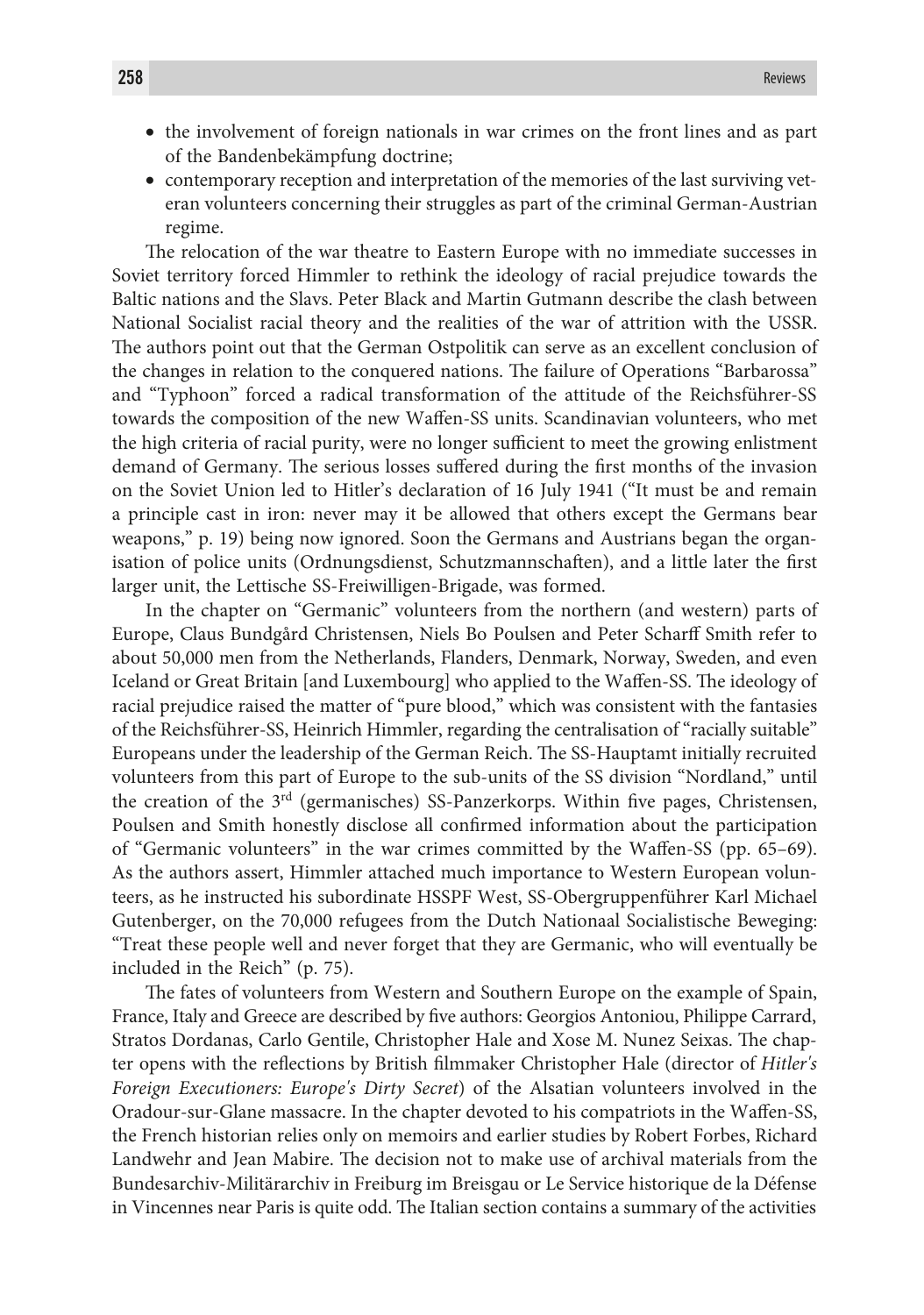and fates of Italian volunteers in the Waffen-SS, whose enlistment became possible with the establishment of the Italian Social Republic (RSI). The Italian historian describes the involvement of Italian volunteers serving in the 1st Sturm-Brigade Italienische Freiwilligen-Legion and later in the Waffen-Grenadier-Brigade der SS (italienische no. 1) – redesignated to 29th Waffen-Grenadier-Division der SS (italienische no. 1) — as well as in the Waffen-Gebirgs-(Karstjäger)Brigade der SS reformed to 24th Waffen-Gebirgs-(Karstjäger-) Division der SS, which both distinguished themselves by their soldiers' high morale and willingness to fight. The Spanish episode of voluntary enlistment on Germany's side after 1943 included small units in the strength of a company that fought under the Walloon and French SS units. The author also includes information about the Spaniards assigned to the SS-Sonderregiment Dirlewanger, however, he identifies this unit as a brigade, similar to the SS-Polizeiregiment "Bozen" described as SS-Polizei Freiwilligen Bataillon Posen. In the subsection "Spanish Nazism?," Seixas skilfully dismantles the myth of Spanish fascism/ National Socialism, giving the correct definitions to the political currents of that time. The two Greek authors, Antoniou and Dordanas, for their part, describe the Greek involvement in the German military. Eight pages are devoted to the bloody fratricidal conflict in Greece. However, their outline of the subject does not contain any information about Greek volunteers in the Waffen-SS, as there were none; this, however, is not the fault of the authors describing the German occupation of Greece. The narrative explores the subject of Greeks serving in the Security Battalions and Evzone regiments, which were not proper SS units, but were rather subordinate to the German-Austrian police, as well as the conflicts between the EAM/ELAS, EDES, EKKA and ESPO. The chapter was written using German and British documents and Greek memoirs and studies on collaborationism.

The commitment shown by volunteers from the Baltic States is described in the chapter "The Baltic States: Auxiliaries and Waffen-SS soldiers from Estonia, Latvia, and Lithuania" by Matthew Kott, Arūnas Bubnys and Ülle Kraft. The authors prove that the racial ideology of National Socialism was not based solely on purity of blood, but also included the view that a racially inferior person could ascend closer to Germanic people by replicating the behaviour of Germans, reminiscent of the Marxist concept of Lysenkoism. The transformation, if not transmutation, of German-Austrian racism first took place in the occupied Baltic States after fruitful experiments with volunteers in the auxiliary police units (Ordnungsdienst/Schutzmannschaften). Of course, the Baltic volunteers first enjoyed a lower status than their "Germanic" counterparts, but the attitude of the Nazis towards Latvians quickly evolved. The promise of "fight against Bolshevism" was not followed by any more serious political proposals, which is why the creation of the Latvian Legion was linked with the activation of Latvian self-government with limited powers. The Latvian SS soldiers (and earlier police officers) chose to take part in the devastating conflict on the eastern front and in the rear zones of German army groups. The German rationale assumed that the "racially best elements of the Latvian people would be Germanised through combat" (p. 130). Estonians were also put to the test through the establishment of the SS-Freiwilligen Panzergrenadier Bataillon "Narwa," which replaced the Finnisches Freiwilligen-Bataillon der Waffen-SS in the SS-Panzergrenadier Division "Wiking." The unit proved that the Estonians were not inferior in battle to the racially "Nordic" volunteers, and thus the unit was expanded into a brigade, and later into an SS division. This chapter also includes information on the Lithuanian, Latvian and Estonian Schutzmannschaften, who, however, were not part of the Waffen-SS; however, this was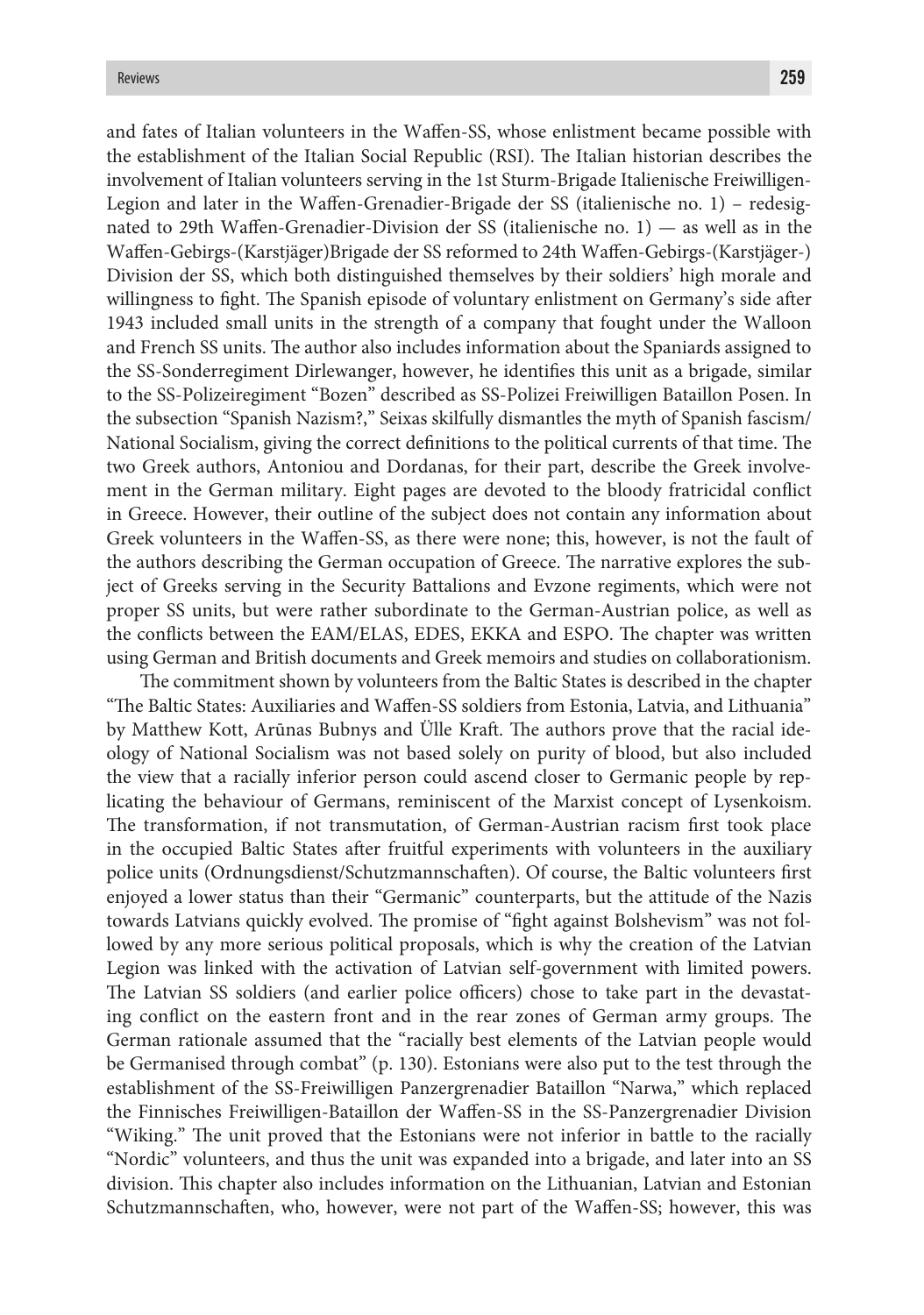reflected in the factual remark on the Russians and Belarusians from Latvia who served in the Schutzmannschaften units.

The subsequent chapters, "The Special Cases of Eastern Europe: The Polish Blue Police, Auxiliaries, and SS Formations" by Jacek Andrzej Młynarczyk, Leonid Rein, Andrii Bolianovskyi and Oleg Romanko and "Muslim SS Units in the Balkans and the Soviet Union" by Xavier Bougarel, Alexander Korb, Stefan Petke, and Franziska Zaugg are devoted to the volunteers from Eastern Europe and the Balkans. The Slavic volunteers of the Waffen-SS ranked low in the National Socialist racial hierarchy, slightly above the Jews, and were destined for extermination as the next ones according to Generalplan Ost. But nonetheless Slavic volunteers were commanded by Germans and Austrians from the officer and non-commissioned officer cadre of the auxiliary police units, as well as the Waffen-SS, which involved Slavs from Eastern Europe and Muslims from the Balkans and Central Asia. The chapter dedicated to Poles, Belarusians and Ukrainians brings up the matter of the enlistment of 1,200,000 ex-Soviet citizens, of which 300,000 in the Ordnungsdienst/ Schutzmannschaften and 150,000 in the Waffen-SS. Research into Belarusian collaborationism is undertaken by Leonid Rein, who explores the victory of pragmatism over racist prejudices—especially since the autumn of 1944, when the formation of SSPF Minsk halted the "Bandenbekämpfung" practices after the SS/SD seized control of the region following Wilhelm Kube's death. The author notes the surprising effectiveness of German propaganda in occupied Belarus in the face of the increasingly brutal pacification of the Belarusian society (nation). This is evidenced by the existence of a dozen Schutzmannschaften battalions. The volunteers in the auxiliary police units were eager to enforce the German "Neue Ordnung" as members of the German Schutzmannschaften and then as the Belarusian National Defence/The Belarusian Home Defence (Беларуская краёвая абарона/ Bielaruskaya Krayovaya Abarona, BKA). Only after leaving the Generalbezirk Weissrussland area were the remaining battalions transformed into the 30th Waffen-Grenadier-Division der SS (russische no. 2/ weißruthenische no. 1). For his part, the Ukrainian author begins his description of the 14th Galizische SS-Freiwilligen-Division/14th Waffen-Grenadier-Division der SS (ukrainische no. 1) with a brief presentation of the evolution of National Socialist policy towards Ukrainians (Galician only), based on Ukrainian archival materials, i.e. the "Alexandrian microfilms," from their involvement in police duties, aside from the involvement of Ukrainians in the summer of 1941 in the murder of 80,000 Jews, to the creation of a Galician unit within the Waffen-SS, which only became "Ukrainian" in November during the suppression of partisan enclaves following the Slovak National Uprising. The chapter on Polnische Polizei im Generalgouvernement (Dark Blue Police), describing the police structure subordinate to HSSPF Ost—and not SS-Hauptamt—is based on documents from Archives of Modern Records (AAN), the Archive of the Institute of National Remembrance (AIPN), Bundesarchiv Berlin (BAB), and on monographs and articles published in Polish and German. A brief but rather exhaustive overview of the Polish police in the GG does not cover the Polish auxiliary police battalion – Schutzmannschaft Bataillon 202, probably because of its deployment in occupied Belarus (and brief subordination to the ominous SS-Ostubaf. Oskar Dirlewanger) and Ukraine (in the latter case within the borders of pre-war Poland). The discussion on the book and the quoted chapter at the Institute of History of the Polish Academy of Sciences also highlights the service of Polish volunteers in Latvian and Belarusian SS divisions. Luckily, some research queries have already been initiated with regard to the issue of Volksdeutschers, born within the Polish borders from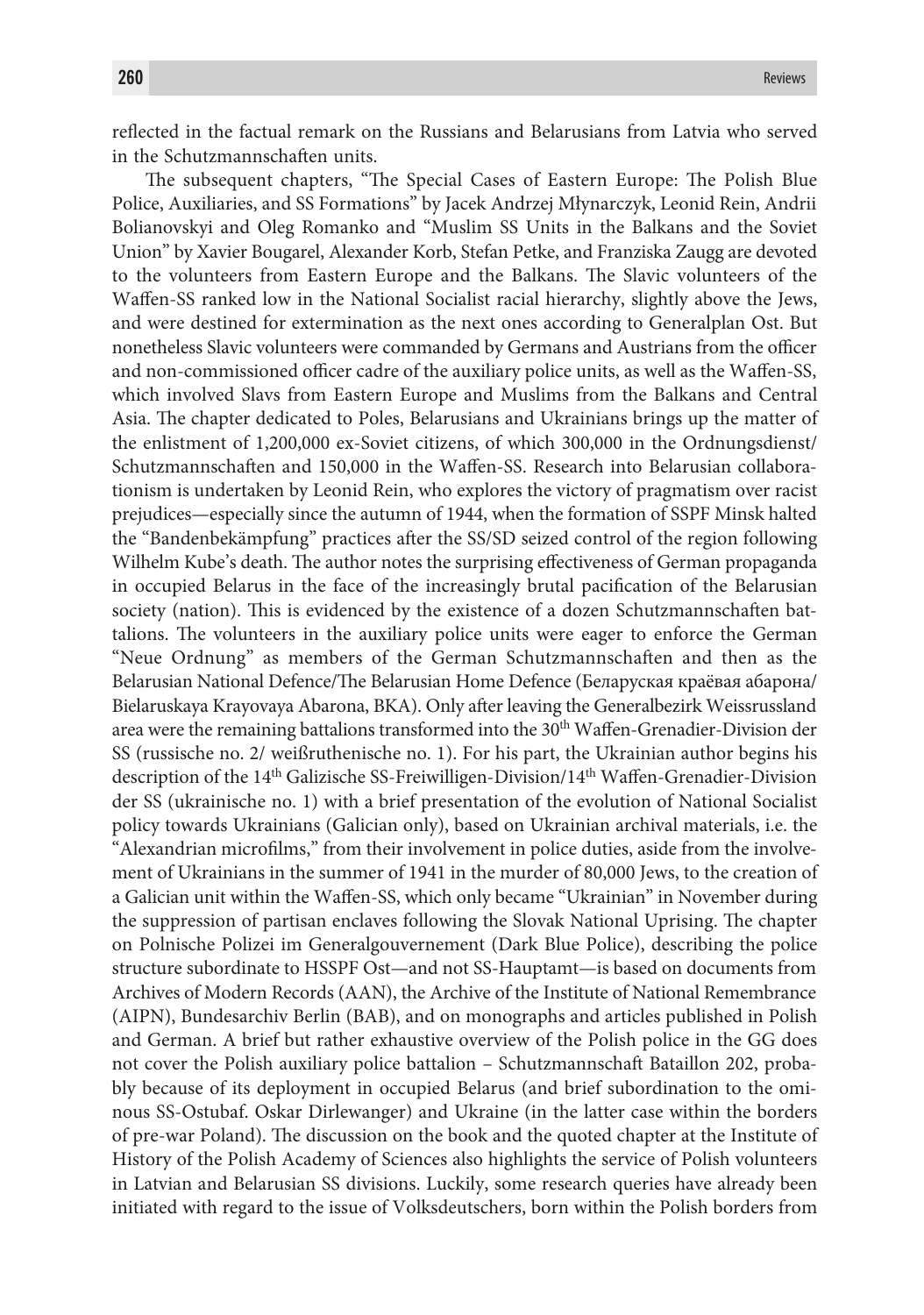before 31 August 1939, who then went on to fight in several Waffen-SS units, especially Kavallerie-Brigade / SS-Kavallerie-Division / 8th SS-Kavallerie-Division "Florian Geyer," but there were also Silesian volunteers in the 1<sup>st</sup> SS-Panzer-Division "Leibstandarte SS Adolf Hitler" (he chose this division out of fear of water, wishing to avoid service in the Kriegsmarine) or SS-Sturmbrigade Dirlewanger and Polish citizens of German descent in the 5. SS-Panzer-Division "Wiking."

Anti-communist views resulting from the tragic experiences of Bolshevism were the primary motivation for many Belarusians, Ukrainians and Balts who had suffered for two decades, or even for only two years, under the Soviet dictatorship of the VKP(b). The majority of volunteers who joined the police structures or the Waffen-SS did so in the belief that they were thus participating in the reconstruction of their own nation states and armed forces, something that the Germans used to imply in an unclear and veiled way while spewing constant anti-Semitic tirades, thus leading to the dehumanisation of the future victims of the Ordnungsdienst/Schutzmannschaften. For example, Bolianovskyi states that "thousands of Ukrainians [sic! however, treated by the Germans as Galician, they served in "Galician units of the Waffen-SS": as SS-Freiwilligen-Division Galizien/ SS-Schützen-Division Galizien (Apr 1943–Oct 1943)/SS-Freiwilligen-Division Galizien (Oct 1943–June 1944) and  $14<sup>th</sup>$  Galizische SS-Freiwilligen-Division (until Nov 1944)] who volunteered for the division saw themselves as true patriots," citing "their hatred of the Russians and their communist tyranny" (p. 199). This seems to have been one of the incentives for many volunteers from Eastern Europe. However, one simpler explanation in the case of Soviet POWs who had experienced the barbaric conditions in POW camps was the will to escape from the hell of hunger; setting up a field kitchen at the exit gate of a stalag was enough to attract determined volunteers. Material benefits (but also the requirements related to joining the Volksgemeinschaft) turned out to be decisive for the Volksdeutschers in connection with their enlistment in the SS; for Balkan Muslims, who were often the target of the Chetnik (nationalist) and communist partisans, the will to protect their homeland and their own families, neighbours and clans were a primary incentive, which is why attempts at evacuating the units led to their demoralisation and desertions. One downto-earth, though certainly important reason for the voluntary enlistment of Europeans from Romance and Germanic countries was the need to escape boredom and to experience an adventure during the "anti-Bolshevik crusade," which is best evidenced by the pre-war Belgian conscientious objector and Walloon (Western European) collaborationist star— Chef de Rex, Leon Degrelle.

Bougarel, Korba, Petke and Zaugg focus on the activities of Muslims in the Waffen-SS ranks, recruited by the SS-Hauptamt from among Bosnian, Albanian and Central Asian volunteers. This chapter points to the use of the latest literature and German archival sources devoted to this exotic subject. The authors reveal Himmler's fascination with Muslims as a society of warriors, as he wished to use their enthusiasm in the "holy war" with British imperialism (colonialism), which German propaganda exploited with the engagement of the Grand Mufti of Jerusalem, Hajj Amin al-Husseini. The authors explain that this connection had been used by the Germans since 1942: "it seems that recruiting Muslims was not a genuine ideological goal of Nazi [National Socialist] imperialism, but rather a recruiting tactic that was discovered *en passant*" (p. 253). A brief description is provided regarding the ephemeral experiments with Muslims within the 13<sup>th</sup> Waffen-Gebirgs-Division der SS Handschar (kroatische no. 1) and the two short-lived 21<sup>st</sup> Waffen-Gebirgs-Division der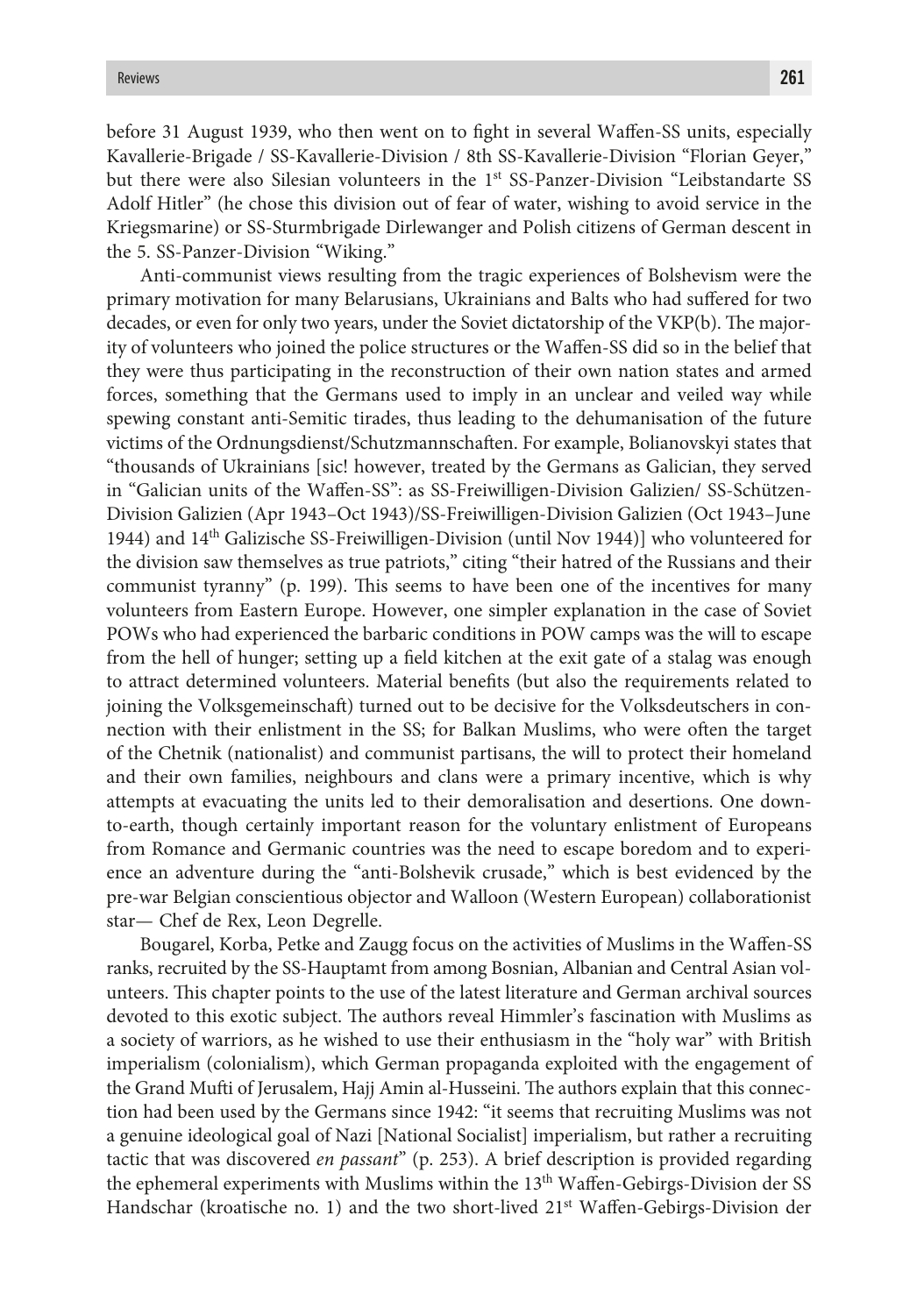SS Skanderbeg (albanische no. 1) and 23rd Waffen-Gebirgs-Division der SS Kama (kroatische no. 2), formed to fight communist guerrillas and loyal only to their religious or clan communities. The SS-Hauptamt had high hopes for Soviet Muslims. They consisted in the transformation of the Turkestani Ostbatalions into the  $1<sup>st</sup>$  Ostmuselmanisches SS-Regiment, which fought with partisans in Belarus and then took part in the pacification of the Warsaw Uprising (mentioned rather vaguely). After the regiment was sent to Slovakia, it became the Osttürkischer Waffen-Verband der SS, which was to be eventually expanded into the Muselmanischen SS-Division Neu-Turkistan.

The Waffen-SS faced limitations in terms of recruitment—as their needs were fulfilled only after satisfying those of the Wehrmacht—which resulted in their interest in ethnic Germans (Volksdeutsche) living in South-Eastern Europe, especially Romania, Hungary, Slovakia and Croatia; this subject is covered by Thomas Casagrande, Michal Schvarc, Norbert Spannenberger, and Ottmar Traşcā in the chapter "The 'Volksdeutsche': A Case Study from South-Eastern Europe." The recruitment of Volksdeutsche Menschenmaterial differed from the enlistment of volunteers in the occupied areas, as these Volksdeutcher were citizens of countries that were allies of Germany and waged "their own wars" alongside the Third Reich. Negotiations and agreements with cooperating governments allowed the SS-Hauptamt and Volksdeutsche Mittelstelle (VoMi) to obtain additional cannon fodder for the Waffen-SS. It was over 100,000 soldiers who spoke and understood German. The authors raise the matter of the complexity of relations between the powerful German hegemon and its subordinated allies. Initially, the Volksdeutcher formed separate subunits in their native armed forces, while the Germans encouraged them to desert and illegally emigrate to the Reich. As the losses on the Eastern Front increased and the Waffen-SS grew in numbers, the German ambassadors began to encourage and coerce their allies to reach an agreement with the SS-Hauptamt. For instance, Hungary offered 20,000 Volksdeutschers to the Germans in order to prevent the sending of another 200,000 soldiers of the Honved [most probably a typo in relation to two 20,000-strong light divisions, which also exceeded the capabilities of the Kingdom of Hungary] to the eastern front (p. 224). The largest units that were formed out of ethnic Germans were the  $7<sup>th</sup>$ SS-Freiwilligen-Gebirgs-Division "Prinz Eugen," 8th SS-Kavallerie-Division "Florian Geyer" and 22nd SS-Freiwilligen-Kavallerie-Division "Maria Theresa." The increasing war losses of Germany caused an upsurge in recruitment in the Balkans, which resulted in 97% of the total number of Danube Swabians of military age being drafted to the Waffen-SS. The special nature of this region in south-eastern Europe, managed directly by the Germans, enabled a virtually unrestricted exploitation of the Volksdeutschers, former inhabitants of the Kingdom of Yugoslavia.

The penultimate chapter, "Prosecution and Trajectories after 1945," is the work of five historians: Immo Rebitschek, Gerald Steinacher, Mats Deland, Sabina Ferhadbegovic, and Frank Seberechts. Its purpose is to analyse the post-war fate of Waffen-SS veterans and how their actions were perceived in contemporary societies in the context of both individual countries (Soviet Union, Yugoslavia and Belgium) and of the entire Scandinavian region. The authors recall the significance of the show trials in Nuremberg, as well as the effects of the Cold War which bore influence on the post-war fate of former Waffen-SS soldiers, including the number of executions following a death sentence. The fates of several volunteers are described in more detail: Vasily Bazilevich, Erik Lynge-Nielsen, Sven Olof Stenander, Folke Nystrand, Sören Kam, the Peter Group, the Rinnan gang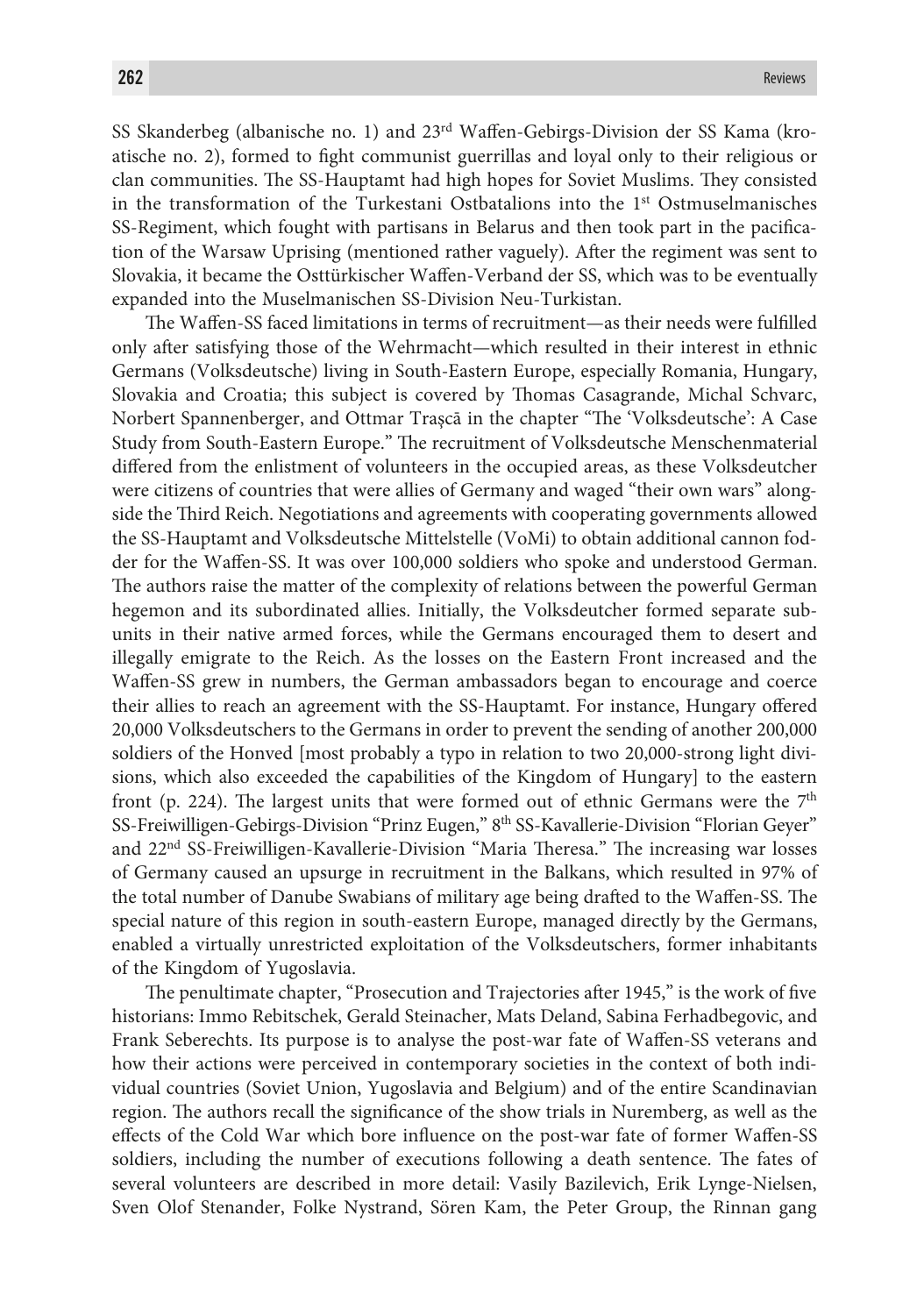(Rinnanbanden). From the perspective of each country, the main issue was the shameful cooperation with the German-Austrian occupier; as the authors emphasise, this was a double-edged sword: "Collaboration was, above all, a source of violence and revenge as well as a justification for exclusion that threatened to prolong the trauma of war in these societies. At the same time, it was an attribution that made it easier for post-war governments and societies to revive narratives of national unity and to express their populations' desire for retribution" (p. 285).

The post-war administration of justice in Norway was one of the most accurate in Europe, undoubtedly due to the use of Quisling's name as a synonym for collaborationism and to the desire of Norwegians to purge themselves of collaboration with Germany, which became more important than what they actually had done during the war. In fact, this was a general trend throughout Europe, as evidenced by the French *Épuration légale* or the communist repressions of collaborators, such as those carried out by the Soviet NKVD/MVD/KGB, the Polish UB/SB or the Yugoslav OZNA/UDBA. It was in Yugoslavia that justice was served to the few members of the local population who served the German and Austrian occupiers and collaborators, which ultimately, due to the superficiality of this process, resulted in forgetfulness. Unfortunately, the reluctance to work through the tragedy of the fratricidal war of 1941–1945 took its toll in the 1990s, when the war in Yugoslavia broke out following Josip Broz-Tito's death.

In the last chapter, "Waffen-SS Veterans and their Sites of Memory Today," Madeleine Hurd and Steffen Werther analyse the perception of voluntary enlistment in the Waffen-SS in contemporary Europe. At the same time, they explore the sites of commemoration of the Waffen-SS in Europe. They study the evolution of the reception of the Waffen-SS, including the activity of the Mutual Aid Association of Former Members of the Waffen-SS (Hilfsgemeinschaft auf Gegenseitigkeit der Angehörigen der ehemaligen Waffen-SS, HIAG), which was founded in the late 1950s as a hub for lobbying in favour of and representing the pan-European SS organisation. The authors explain how strong a potential for opposition to the post-war consensus in Europe—or the Yalta order altogether—was embodied by the Waffen-SS, revisionist towards the criticism of the values and crimes committed by German, Austrian, Volksdeutschers and foreign oppressors in their uniforms decorated with SS runes. According to Hurd and Werther, the public Waffen-SS ceremonies organised until 1989 were modest and took place on private property in order to avoid protests, which intensified after 1968. On the other hand, the municipality of Urlichsberg near the German-Austrian border used to host a large recurring event with the participation of the Austrian army until 2014. The collapse of the Yalta order bolstered the reception of the Waffen-SS; former Eastern European (especially Estonian, Latvian and Ukrainian), but also Western European volunteers could now openly celebrate the ethos of the "fight against Bolshevism" during the Second World War. In their attempt to explain the contemporary perception of Waffen-SS, the authors use a sociological, anthropological, and ethnographic method, and even go online to explore the fascination with the SS shown by Facebook and YouTube users. One alternative narrative of European history (albeit officially faithful to the past) which went unnoticed by Hurd and Werther is that proposed by war reenactors, especially those impersonating Waffen-SS volunteers; contemporary Europeans are fascinated by the design of SS uniforms, both in field camouflage and the more popular (although *de facto* worn in private) Allgemeine SS uniforms designed by Prof. Karl Diebitsch. The heritage of the Waffen-SS is still alive throughout Europe owing